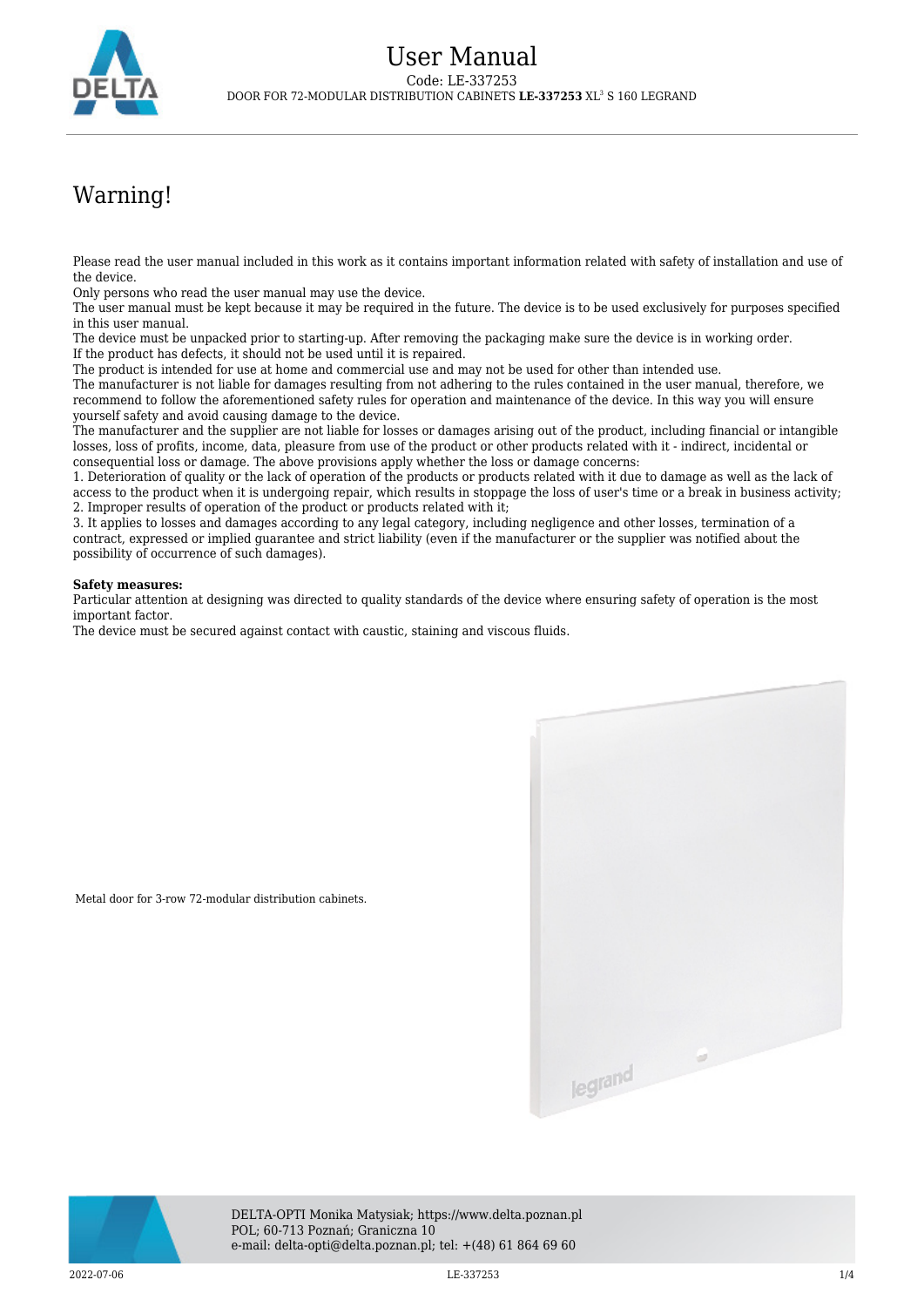

## User Manual Code: LE-337253 DOOR FOR 72-MODULAR DISTRIBUTION CABINETS **LE-337253** XL<sup>3</sup> S 160 LEGRAND

| Application:          | Distribution cabinets 3 x 24-modular - XL <sup>3</sup> S 160                |
|-----------------------|-----------------------------------------------------------------------------|
| Transparent door:     |                                                                             |
| Main features:        | • Reversible door<br>• 1 closing point<br>• Supplied with handle in the kit |
| Material:             | Steel                                                                       |
| Color:                | White                                                                       |
| Safety class:         | Grade 2                                                                     |
| Complies with norms:  | IEC 60695-2-1                                                               |
| Weight:               | 3.622 kg                                                                    |
| Dimensions:           | 547 x 544 x 27 mm                                                           |
| Manufacturer / Brand: | LEGRAND                                                                     |
| Guarantee:            | 2 years                                                                     |

Front view:



Rear view:

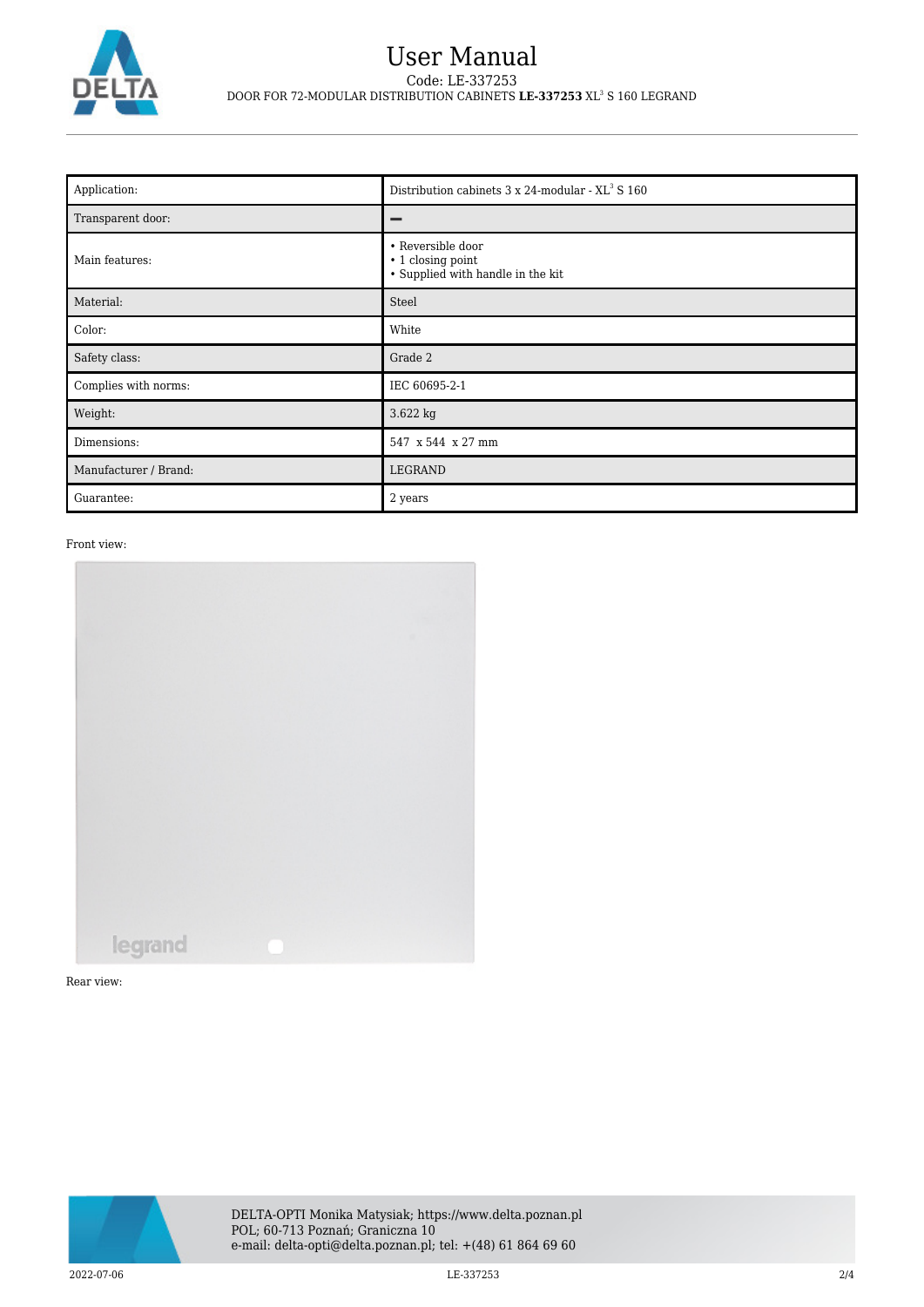



In the kit: